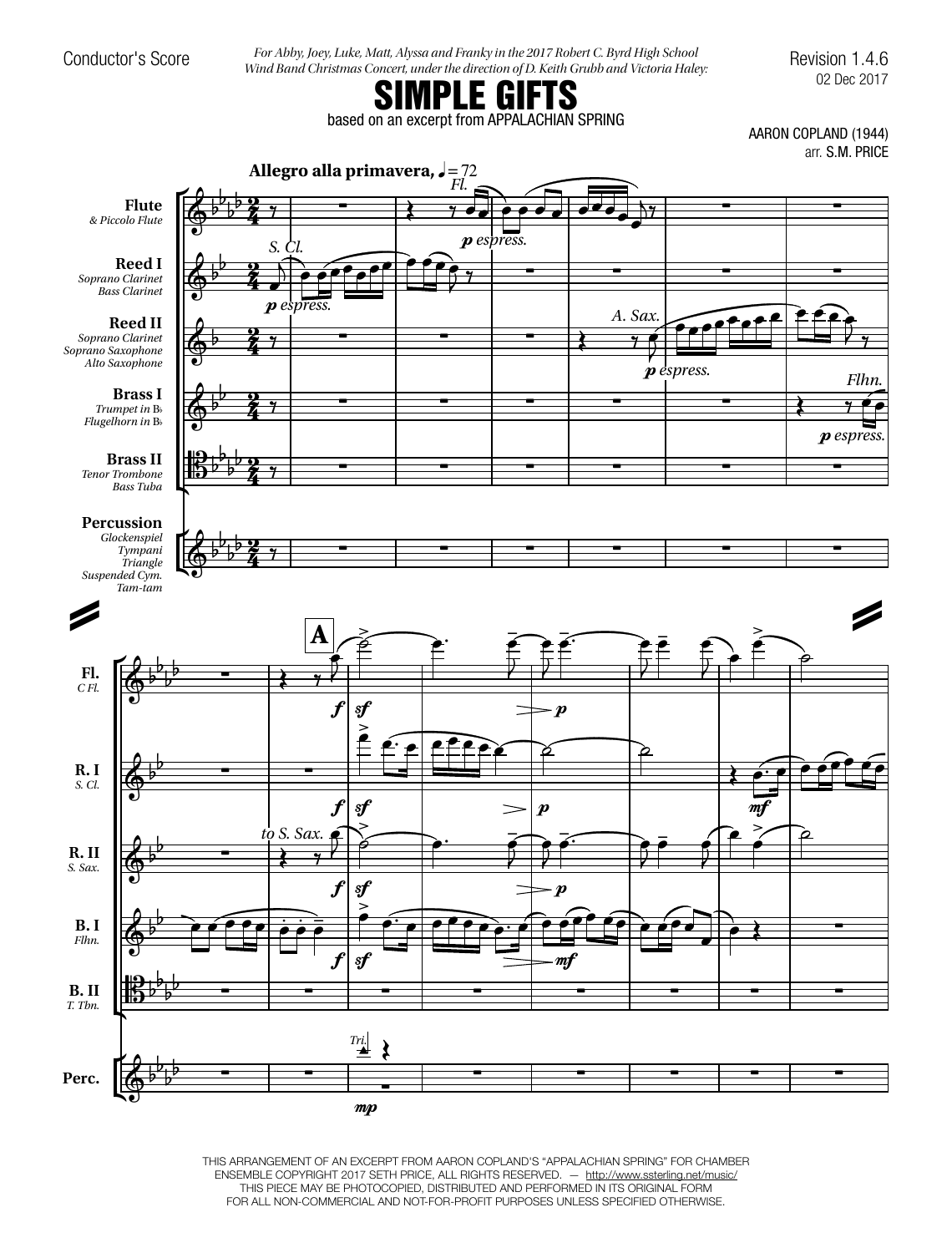SIMPLE GIFTS arr. S.M. PRICE — Conductor's Score, pg. 2



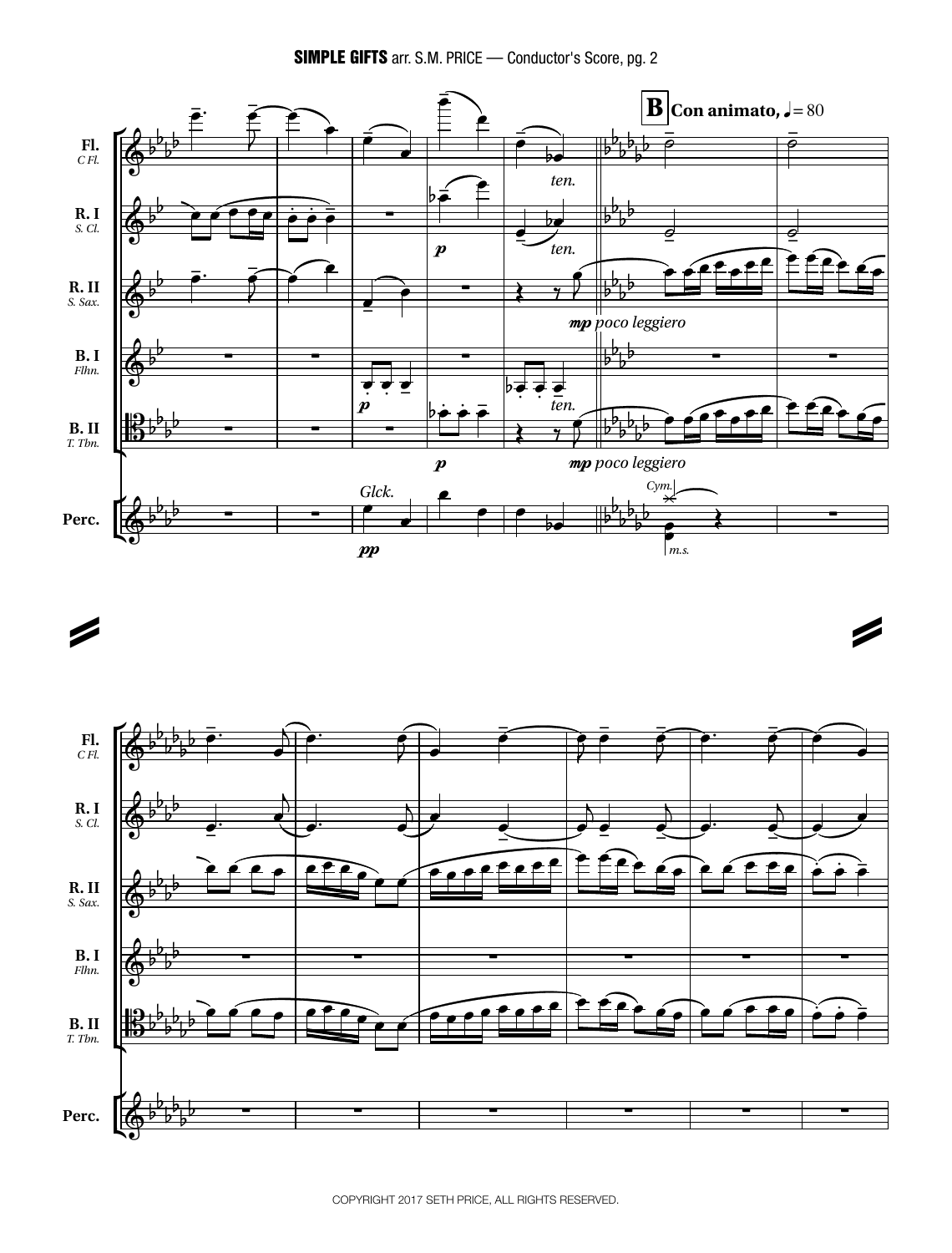SIMPLE GIFTS arr. S.M. PRICE — Conductor's Score, pg. 3



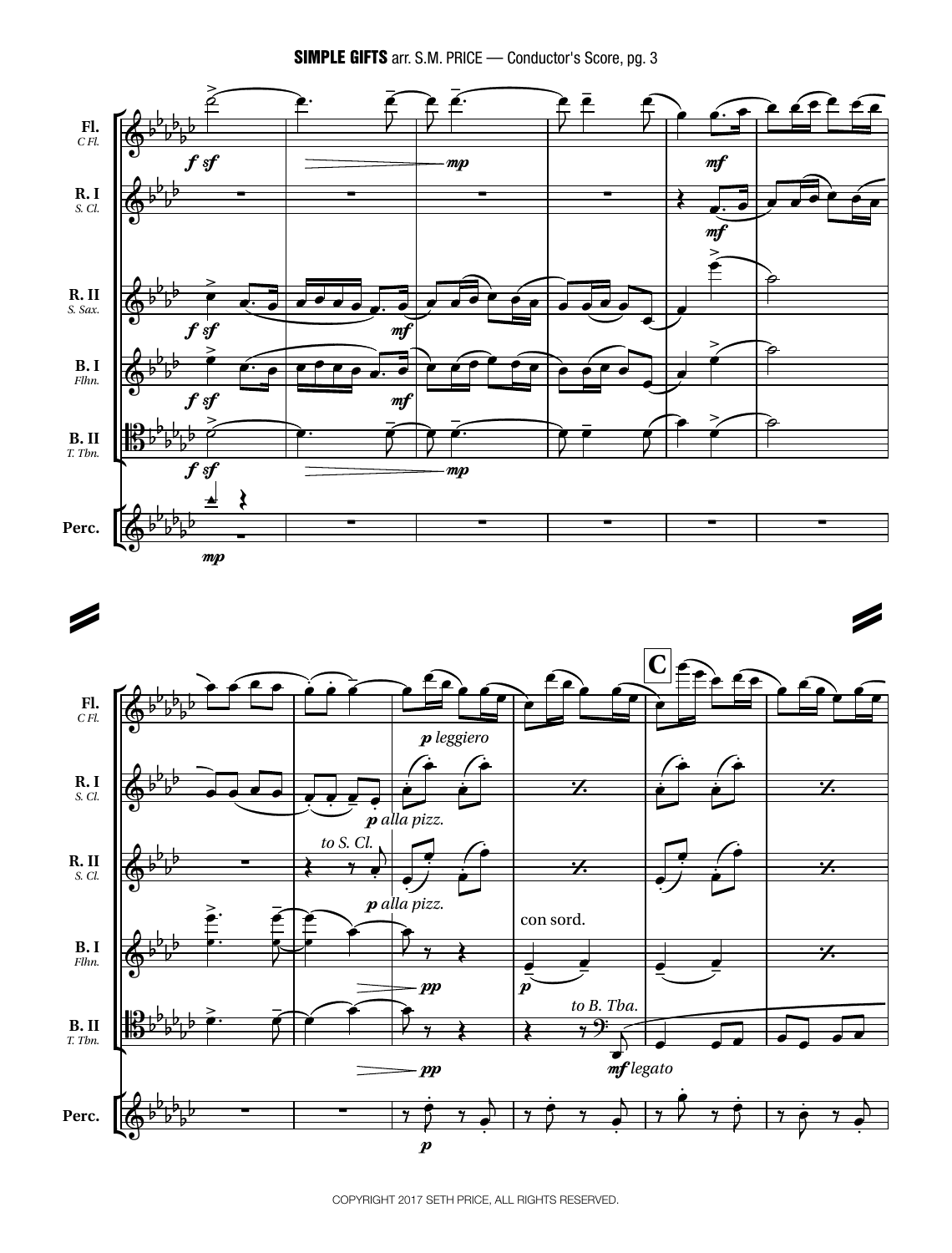**SIMPLE GIFTS** arr. S.M. PRICE - Conductor's Score, pg. 4





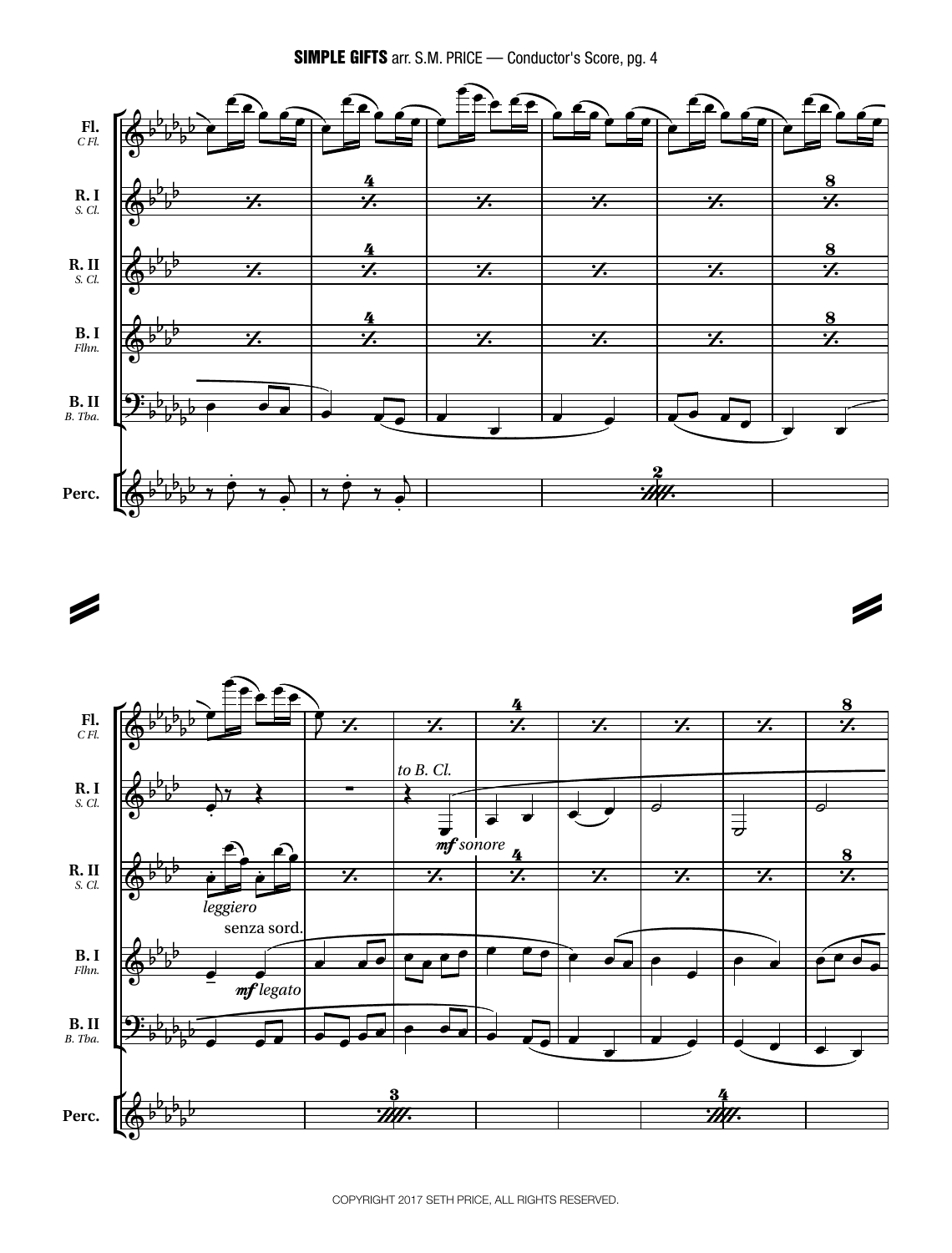

 $\overline{z}$  and  $\overline{z}$  and  $\overline{z}$  and  $\overline{z}$ 

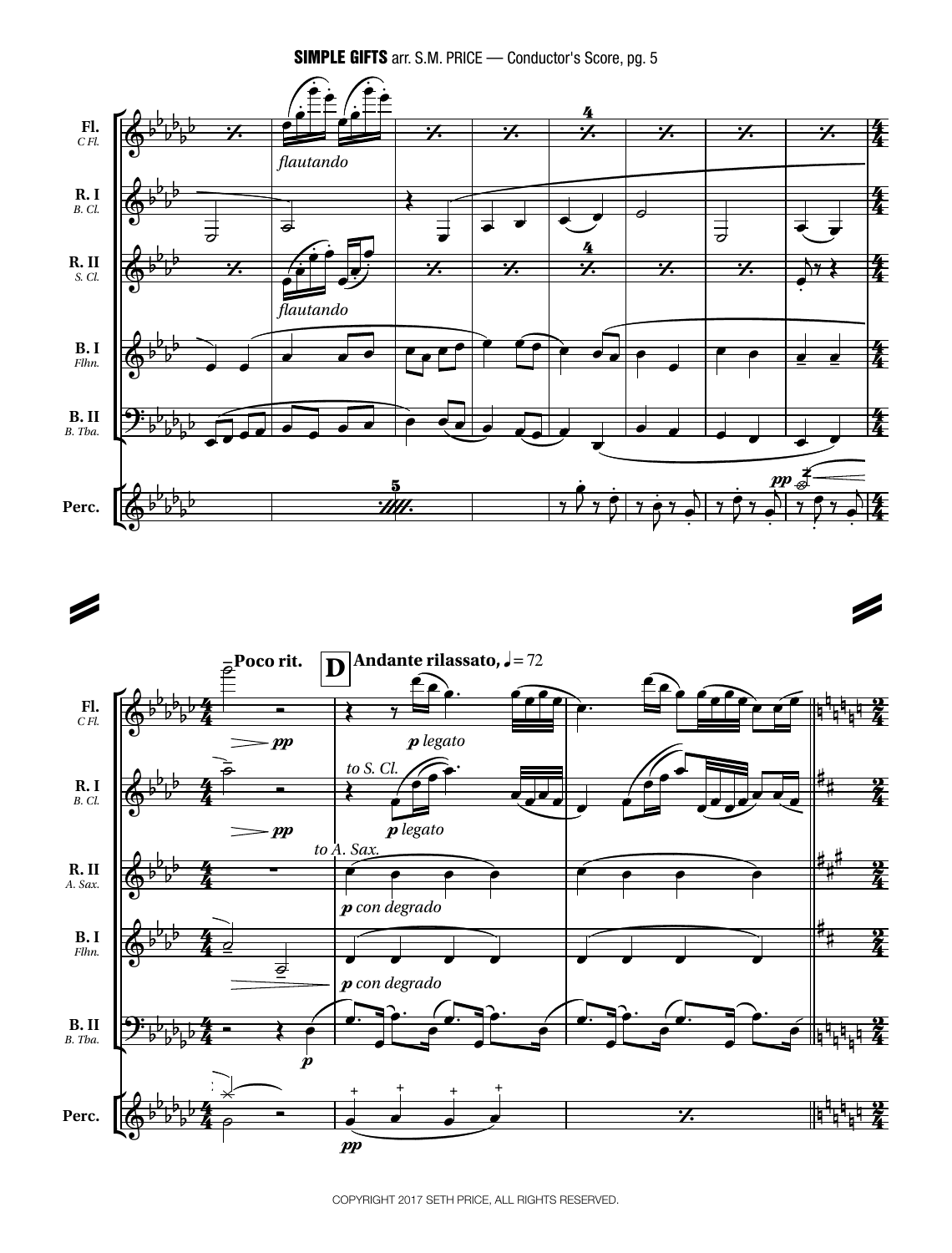

 $\overline{\phantom{a}}$ 



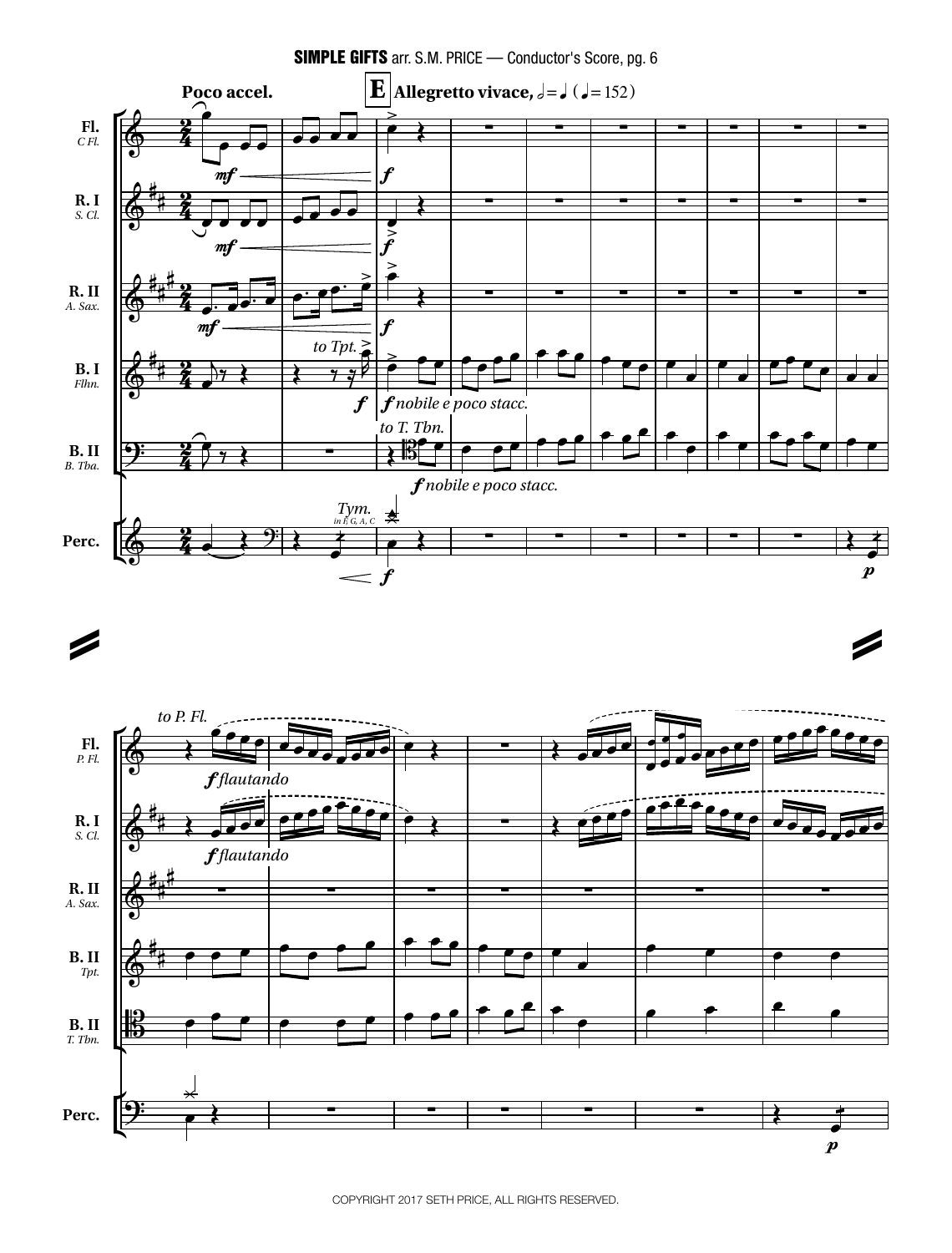

 $\overline{\phantom{a}}$ 



 $\overline{\phantom{a}}$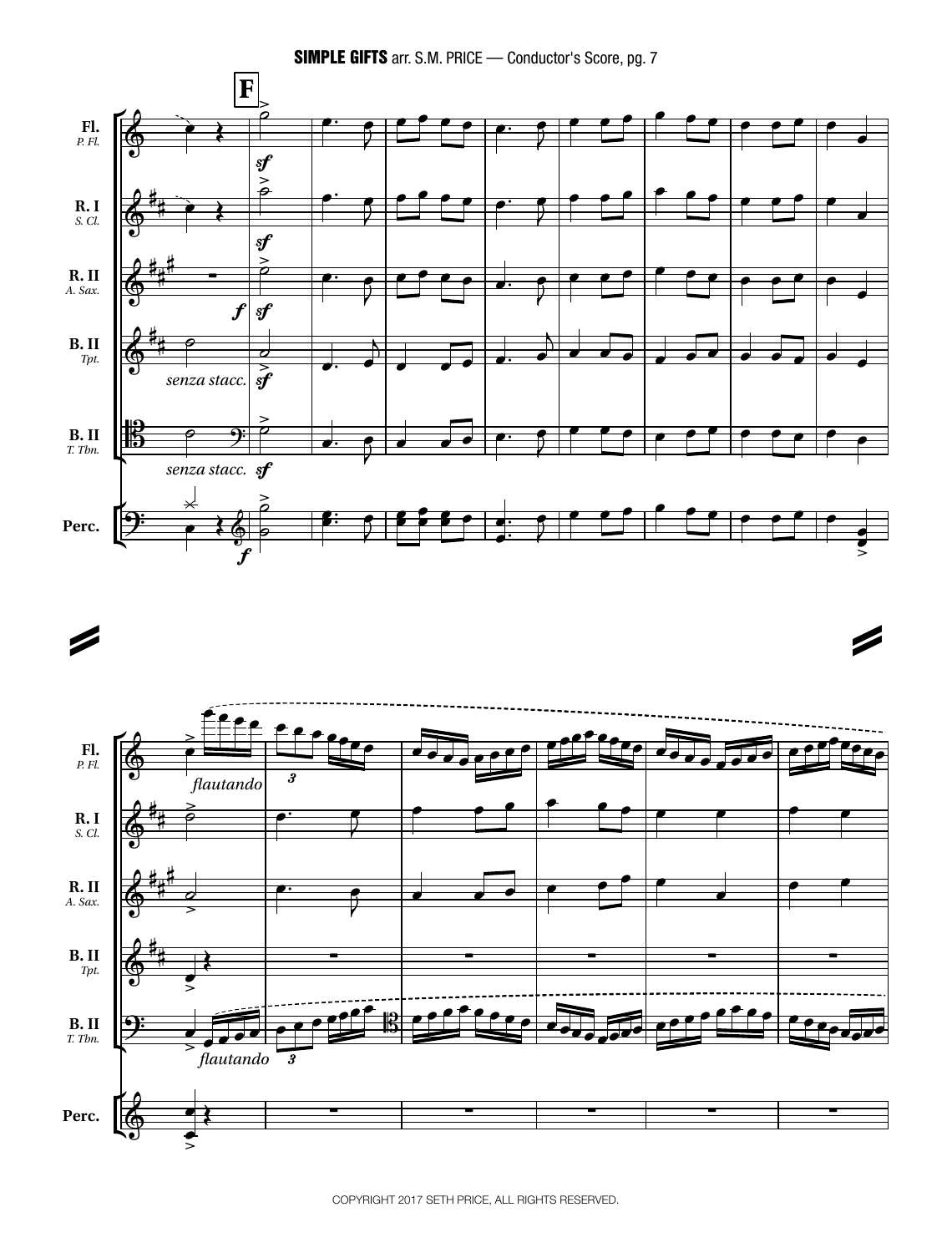